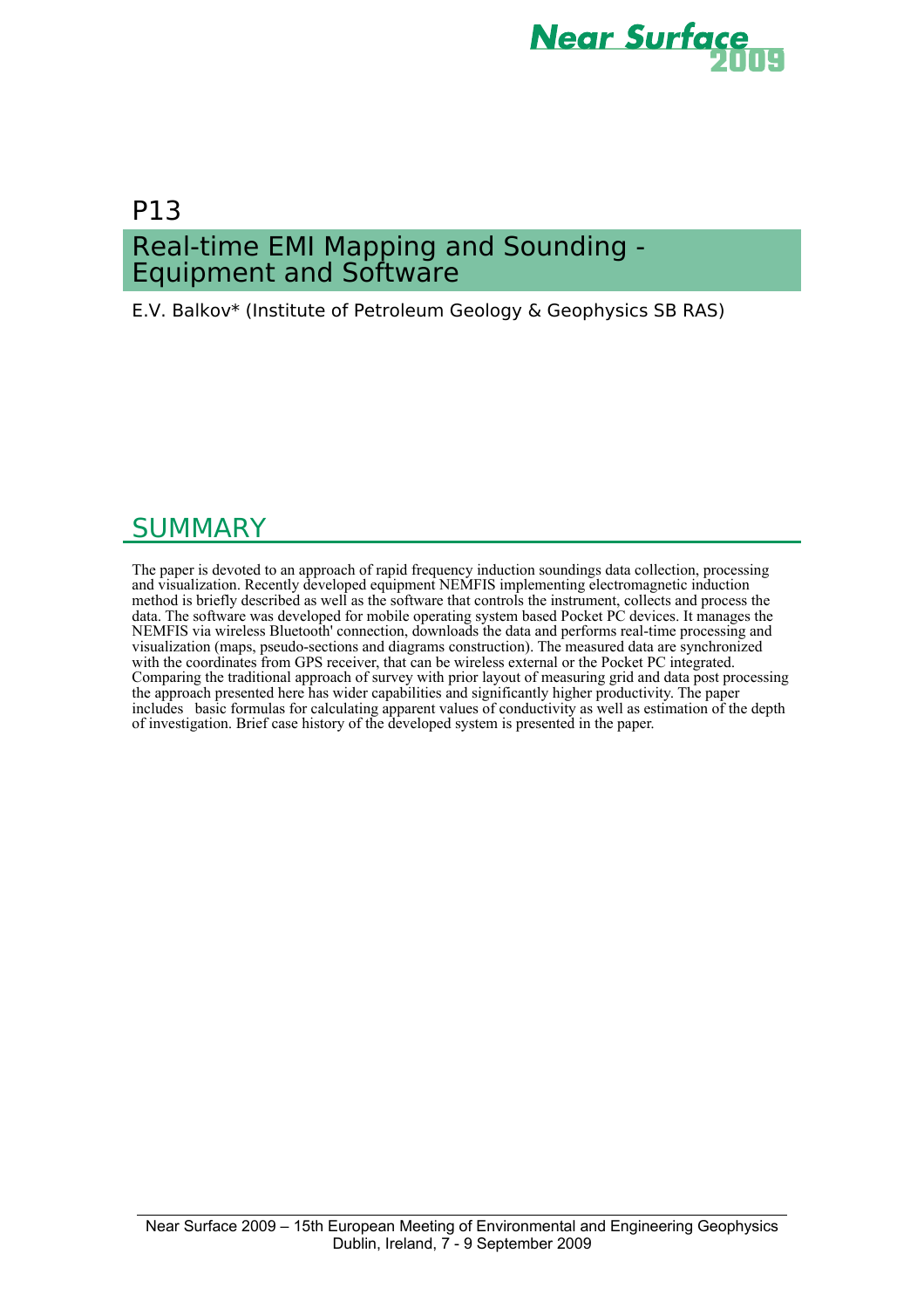

# **Introduction**

Nowadays shallow depth electromagnetic induction (EMI) methods are quite popular for many geophysical investigations, particularly for ecological, geotechnical, archaeological and agricultural surveys.

One of the recent equipment implementing EMI method is NEMFIS (Fig. 1, Manstein et al. 2003, Balkov et al. 2007). Being three coil device with fixed geometry it performs soundings within frequency range from 2.5 to 250 kHz and intended to explore the ground conductivity at the depth up to 10 m. Alternating magnetic field is generated consequently on several (up to 14) fixed frequencies that are chosen to be proportional to the skin depth. Receiver coils are arranged in the transmitter plane lying at straight line (Fig. 1) and those are specifically designed to cancel a primary field. Receivers cancel the primary field in the air by obeying the following relation:  $M_1/r_1^3 = M_2/r_2^3$ , where  $M_i$  and  $r_i$ – are moments of the receivers and distances to the transmitter.

The NEMFIS device can be controlled wireless by the Pocket PC and synchronized with BlueTooth GPS. The Pocket PC software allows processing and visualizing results during the data acquisition realizing real-time mapping, profiling and constructing pseudo-sections.



**Figure 1: NEMFIS device, Pocket PC controller, Wireless GPS receiver and its field application during burial mound investigation.** 

# **Data processing**

A model of a homogeneous half space is used to process the NEMFIS soundings. Thus the results of processing are maps of apparent values or pseudo-sections. The solution of the following transcendental equation yields the apparent value of the conductivity  $(\sigma)$ :

$$
\varepsilon = \varepsilon_1 - \varepsilon_2 = -i \omega \mu \frac{M_T}{2\pi k^2} \left\{ \frac{M_1}{r_1^5} \left[ 9 - \left( 9 + 9kr_1 + 4k^2r_1^2 + k^3r_1^3 \right) e^{-kr_1} \right] - \frac{M_2}{r_2^5} \left[ 9 - \left( 9 + 9kr_2 + 4k^2r_2^2 + k^3r_2^3 \right) e^{-kr_2} \right] \right\}, k^2 = i \omega \mu_0 \sigma,
$$

where  $\varepsilon$ -differential electromagnetic force, measured by device,  $\omega$ - is the circular frequency,  $\mu_0$  – magnetic permeability of the vacuum,  $M_T$  – transmitter moment.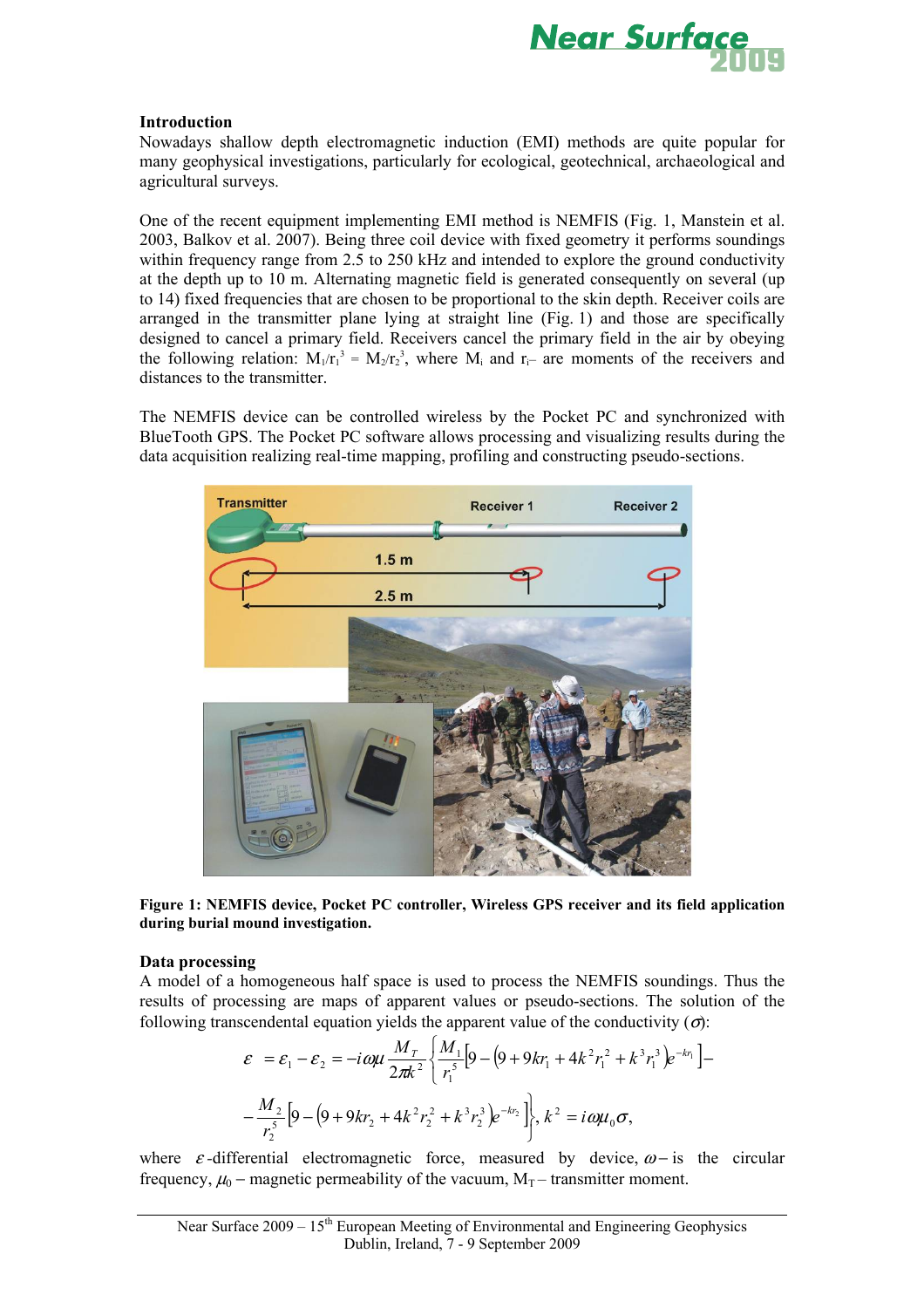



 **Figure 2: NEMFIS depth of investigation for the relative threshold of 5% and absolute threshold of 1 micro volt under the model of conductive overburden.** 

The NEMFIS depth of investigation with respect to a number of targets was estimated in Balkov et al. 2006. The fig.2. shows the results obtained under the model of conductive overburden. The diagrams allow to estimate detectable depth of insulating half space and thus the thickness of layer that contains the main part of eddy current induced by the NEMFIS. Diagrams demonstrate the depths obtained for quadrature and inphase response as well as for signal module. Hence the NEMFIS can be used in surveys with the depths about 6-8 m.

# **Data visualization and GPS synchronization**

The Pocket PC platform based software allows controlling NEMFIS device, processing and visualizing its data. The measurements can be made on predefined coordinate grid which is typically prepared by measure tapes or on the chaotic grid in GPS steering mode.

The software has the possibility of real-time data transforming to apparent conductivity or resistivity. To make the transformation faster a low frequency approximation is used. It follows to formulas:

$$
\operatorname{Re}(\varepsilon) \approx \frac{\omega^2 \mu_0^2}{16} (r_r^2 n_T) \left\{ \frac{M_2}{r_2} - \frac{M_1}{r_1} \right\} \sigma, \ \operatorname{Im}(\varepsilon) \approx \frac{\omega^{5/2} \mu_0^{5/2} (r_r^2 n_T)}{15\sqrt{2}} (M_2 - M_1) \sigma^{3/2},
$$

where  $r<sub>T</sub>$  and  $n<sub>T</sub>$  are the radius and the turn number of the transmitter. The range the approximation is valid for is shown at fig. 3a. One can find the minimal value of resistivity at the chosen frequency when the low frequency approximation is valid.

To approximate the data and construct two dimensional charts the bilinear method of interpolation is used. It is one of the simplest and fastest methods. It is important in the case of real time processing at the processors of medium power (typical Pocket PC processors have the frequency of 200-600 MHz).

To reduce the field work time the GPS receiver can be applied for getting current location. Measurements can be made continuously at arbitrary locations (chaotic grid). An external GPS receiver (optionally wireless) or the Pocket PC internal one can be used. The software shows in real time both the maps (sections) of processed signal and the GPS track (fig. 3b). The coordinates can be shown in the global GPS system or the local metric system relating to the first measurement. Non professional GPS receiver usually samples the coordinates once per second. To except not valid coordinates the software performs linear extrapolation of the longitude and latitude of the last points.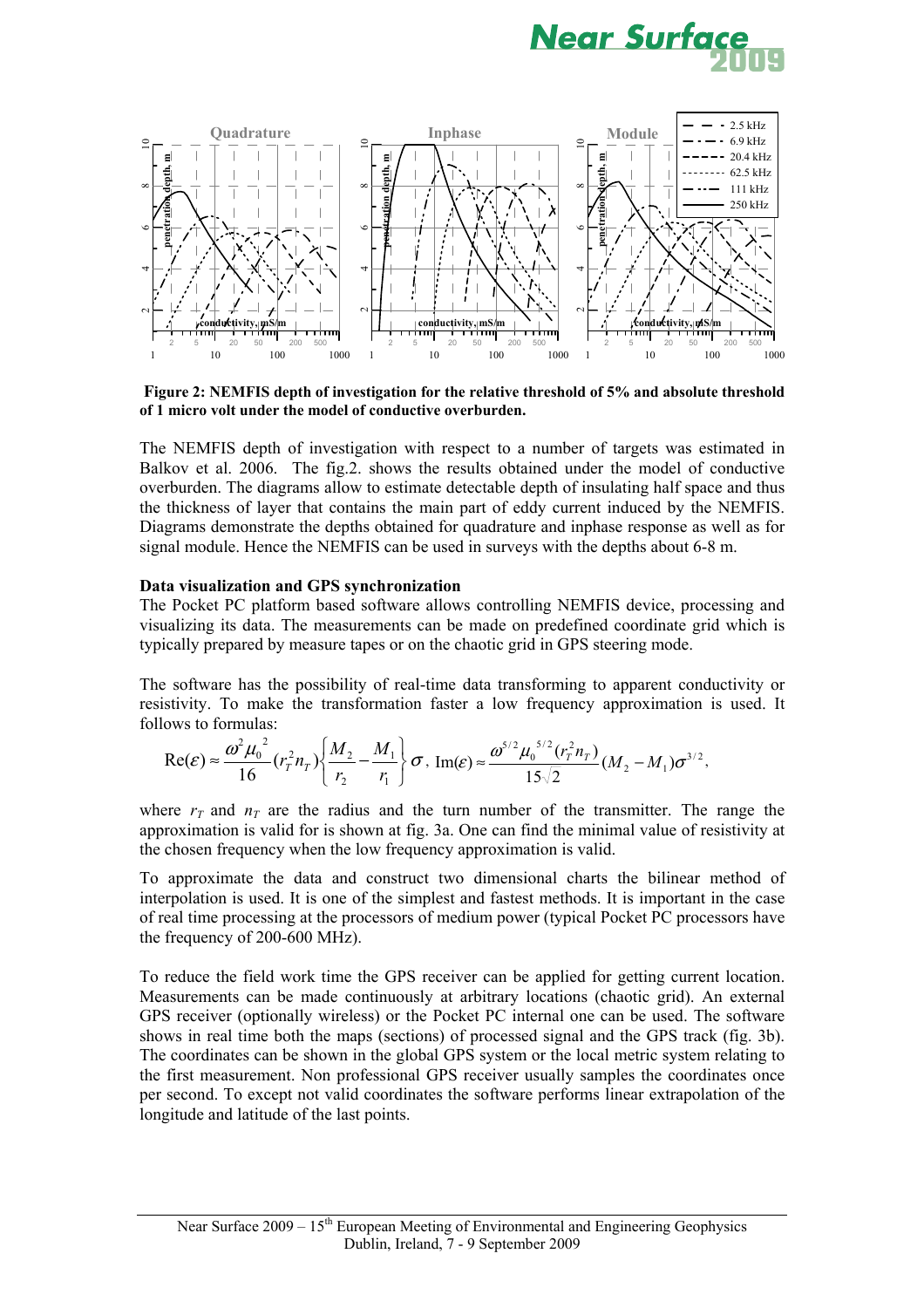



**Figure 3: (a) The limits of low frequency approximation. (b) The Pocket PC emulation of realtime mapping using NEMFIS device (apparent resistivity map and GPS track).** 

#### **Case studies**

The first case story shows the result of the field works at the mountain ski resort in the Khanty-Mansiysk city, Russia. This area has complicated natural and artificial relief. The aim was to contour the zones of landslide risk at the part of ski run. The water saturation of the clay overburden by the sand was studied. The areas of high conductivity correspond to the most watered zones and can be interpreted as the risk zones. The fig. 3b shows the information that could be seen by operator during the field data collecting at the Pocket PC controller. It demonstrates the map of apparent resistivity showing that the middle part of studied area has a high resistivity i.e. more dry. The points at the maps show the sounding stations.



**Figure 4: (a) Localization of the landslide risk zones at the ski jump (NEMFIS data at 20 kHz). (b) Distribution of conductivity around the gas flow at the Latera caldera site according to NEMFIS mapping at 40 kHz.**